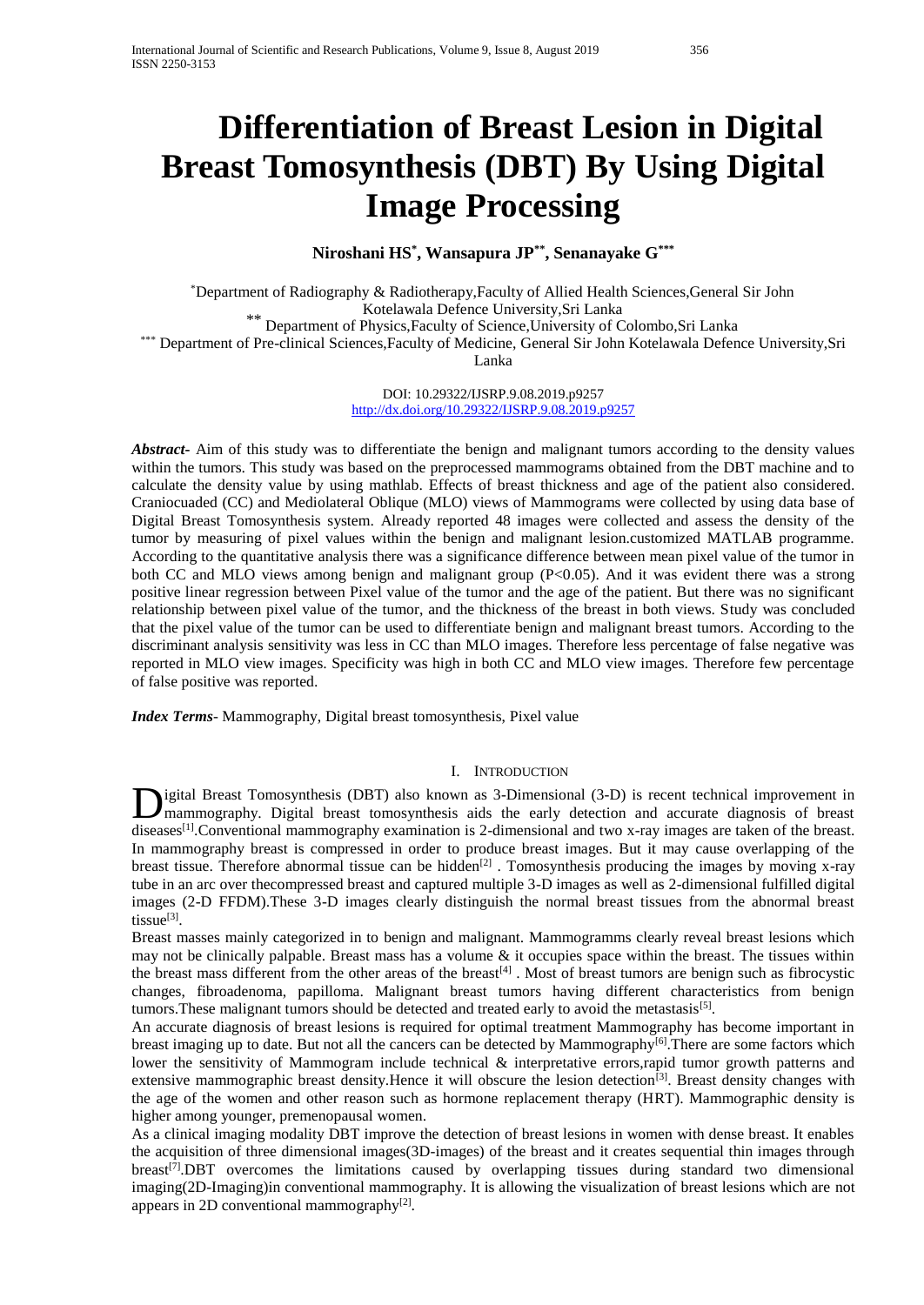DBT gives potential advantage of evaluation of masses and other pathologies associated with breast with its advanced technology compared to 2D conventional mammography. Therefore in this study, evaluating the lesion morphology on DBT to distinguish between malignant and benign tumors of the breast by using digital image processing[8].

## II. JUSTIFICATION

Breast cancer is currently considered the most common cancer among women.Early and accurate diagnosis may benefit to provide successful treatment for the patient.In all over the world mammography plays a major role in screening of breast cancer as it detects breast cancers at their early stage.But mammography show low sensitivity when patient is having dense breast. Digital breast tomosynthesis overcomes the limitations occurred with conventional mammography and improve the detection of breast lesions in women with dense breast.

Density is the one of the main feature of differentiation of malignant and benign lesions. In this study, mainly measure the density values within the lesion quantitatively. In order to suggest a range of density value for malignant and benign lesion respectively.

# III. RESULTS

The study sample was included DBT images from 48 patients. Data was collected through machine storage with no inconvenience to hospital setup.DBT images of Patients who have already diagnosed as malignant and benign lesion.

Images were stored in MATLAB and display as grayscale image. All the images were preprocessed for visual enhancement. Measurement of pixel values within the benign and malignant lesion was taken from the customized MATLAB application

According to the developed MATLAB programme in this study I have removed the pectoral major muscle and prominent blood vessels within the breast area.

A whole breast area was selected to get the pixel value of normal breast tissue. Pectoral major muscle, prominent blood vessels and tumor area was excluded from the normal breast area. The tumor outline was selected separately. A pixel value was taken for normal breast area and tumor with the help of MATLAB programme. The ratio of the pixel values were taken between tumor and the breast area.





*Figure 1: CC& MLO view images with selected tumor*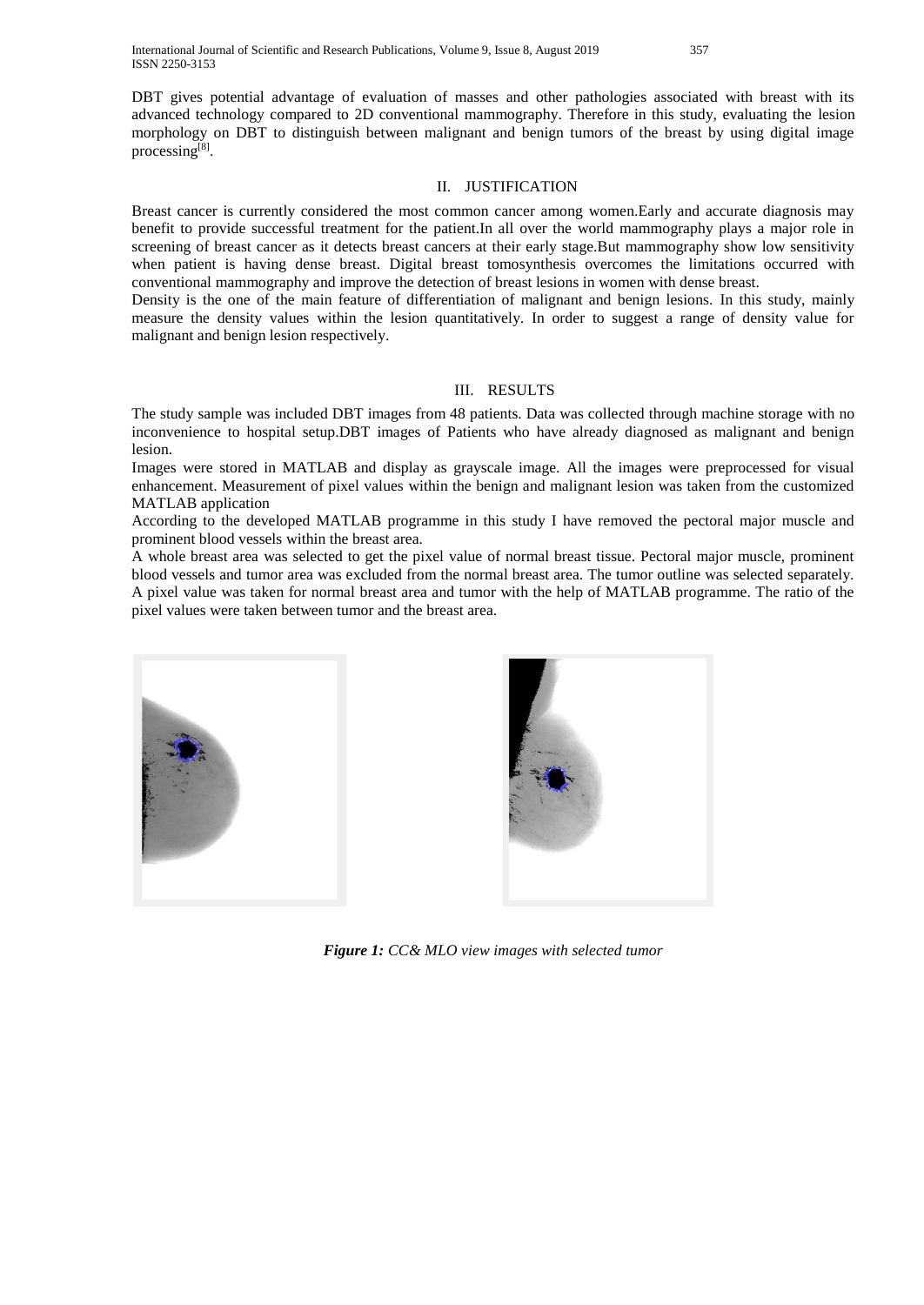Tumor<br>status ■Benign<br>■Malignant 41.7%  $\overline{20}$ 58.3%  $\boxed{28}$ 

Out of total sample of 48 of patients,there were 28 benign tumor images and 20 malignant tumors.

*Figure 2: Distribution of tumor status of total sample population*

| Table 1: Descriptive statistics of the explanatory variables: Craniocauded view |  |  |
|---------------------------------------------------------------------------------|--|--|
|                                                                                 |  |  |

|                              | N  | Range   | <b>Minimum</b> | <b>Maximum</b> | <b>Mean</b> | Std.<br><b>Deviation</b> |
|------------------------------|----|---------|----------------|----------------|-------------|--------------------------|
| pixel value of<br>the tumor  | 48 | 2234.08 | 1249.28        | 3483.36        | 2458.53     | 412.13                   |
| pixel value of<br>the breast | 48 | 566.88  | 742.65         | 1309.54        | 1071.30     | 137.56                   |
| ratio of the<br>pixel value  | 48 | 2.59    | 1.04           | 3.64           | 2.34        | 0.52                     |
| <b>Thickness</b><br>(mm)     | 48 | 54.00   | 25.00          | 79.00          | 42.69       | 10.68                    |
| Force                        | 48 | 26.70   | 14.30          | 41.00          | 26.78       | 6.02                     |
| $\mathbf{k}$ Vp              | 48 | 5.00    | 26.00          | 31.00          | 27.88       | 1.24                     |
| mAs                          | 48 | 314.00  | 56.00          | 370.00         | 178.56      | 82.87                    |
| Age                          | 48 | 48.00   | 28.00          | 76.00          | 54.92       | 10.64                    |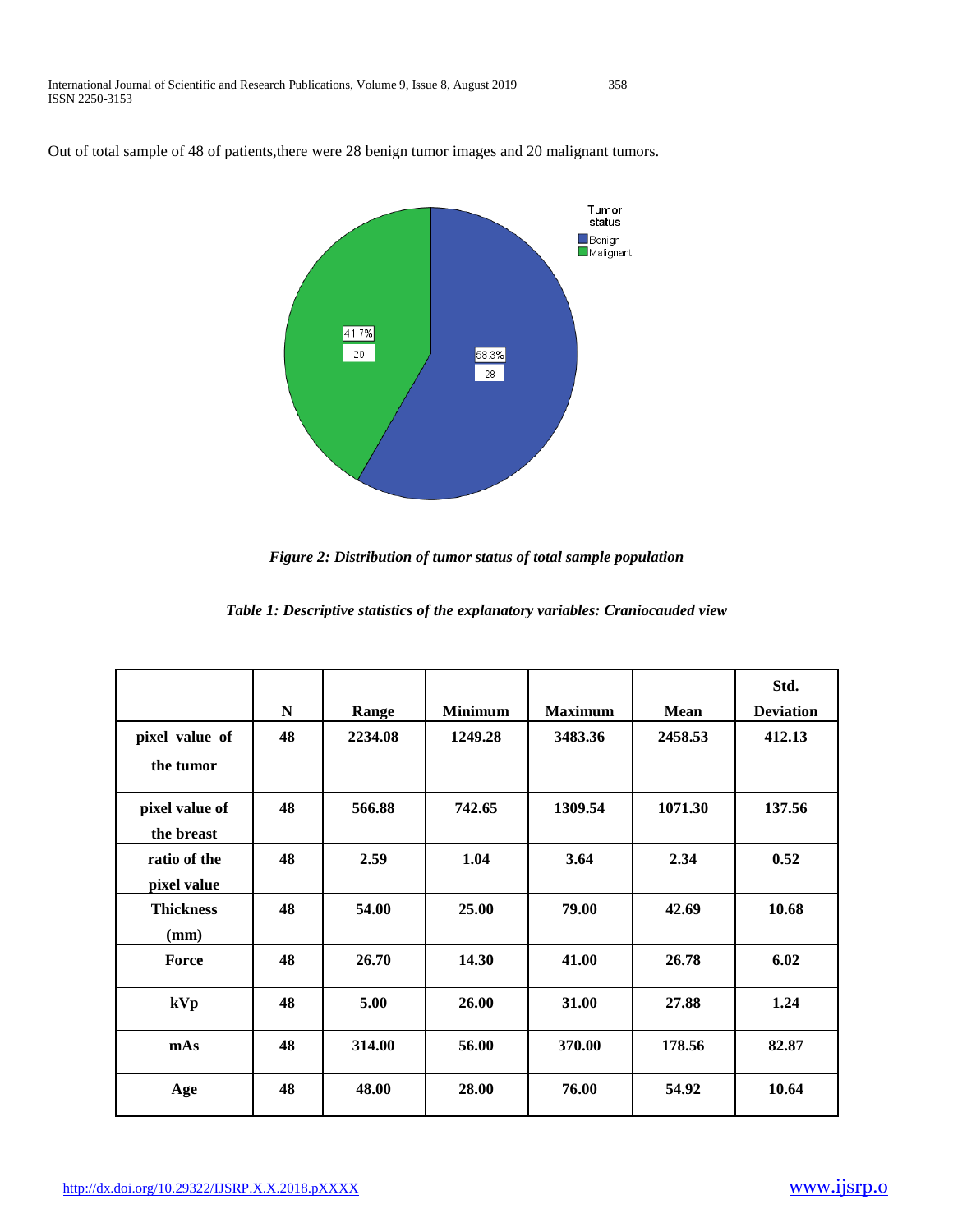International Journal of Scientific and Research Publications, Volume 9, Issue 8, August 2019 359 ISSN 2250-3153

|                                | Conditions         |                   |                 |                    |                   |        |  |  |
|--------------------------------|--------------------|-------------------|-----------------|--------------------|-------------------|--------|--|--|
|                                |                    | Benign group      | Malignant Group |                    |                   |        |  |  |
|                                | $Mean \pm SD$      | $(Min$ -Max $)$   | Range           | $Mean \pm SD$      | $(Min$ -Max $)$   | Range  |  |  |
| Pixel value                    | 2344.28<br>±451.71 | 1249.28 - 3483.36 | 2234.08         | 2618.33<br>±290.03 | 2067.49 - 2985.27 | 917.78 |  |  |
| Ratio of<br>the pixel<br>value | $2.24 \pm .55$     | $1.04 - 3.04$     | 1.99            | $2.48 \pm .45$     | $1.83 - 3.64$     | 1.8    |  |  |

# *Table 2: Descriptive statistics of the pixel value and the pixel value ratio of the benign and malignant tumors: CC view*

*Table 3: Summary of independent t-test-CC view*

|                             | t-test for equality of means |    |                      |                    |                         |                                                 |           |
|-----------------------------|------------------------------|----|----------------------|--------------------|-------------------------|-------------------------------------------------|-----------|
|                             |                              | df | $Sig.(2-$<br>tailed) | Mean<br>difference | Std.error<br>difference | 95% confidence<br>interval of the<br>difference |           |
|                             |                              |    |                      |                    |                         | Lower                                           | Upper     |
| Pixel value<br>of the tumor | $-2.380$                     | 46 | 0.021                | -273.950           | 115.080                 | -505.609                                        | $-42.303$ |
| Ratio of the<br>pixel value | 1.587                        | 46 | 0.119                | $-238$             | 0.150                   | $-0.540$                                        | 0.064     |

Mean pixel value of the tumor in benign group was 2344.38 and range was 2234.08. Mean pixel value of the tumor in malignant group was 2618.33 and range was 917.78 (table 2). Mean value of the tumor in malignant group was higher than that of the benign group. Since P value was 0.021 for the pixel value of the tumor (P<0.05) which indicate there was significant difference in pixel value of the tumor between benign and malignant group for CC view.

When compared ratio of the pixel value in benign and malignant group P value was 0.119 (P>0.05) which indicate there was no significant difference of ratio of the pixel value between benign and malignant group for CC view.

Below scatter plots were created to see the distribution of pixel value of the tumor and pixel value ratio of the tumor with age of the patient and thickness of the breast in CC view.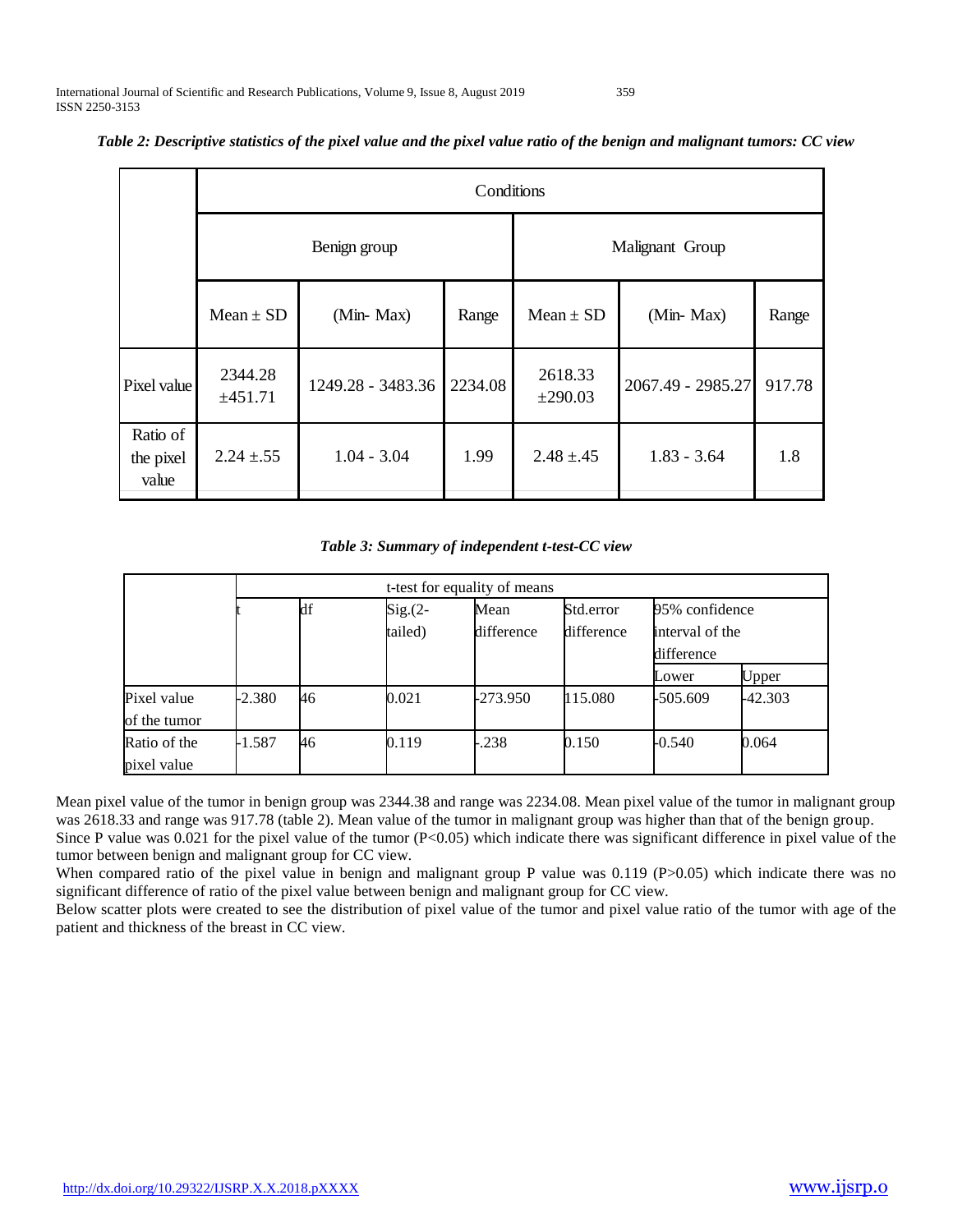|                              |    |         |         |         |         | Std.      |
|------------------------------|----|---------|---------|---------|---------|-----------|
|                              | N  | Range   | Minimum | Maximum | Mean    | Deviation |
| pixel value of<br>the tumor  | 48 | 1904.87 | 1288.48 | 3193.35 | 2424.64 | 400.56    |
| pixel value of<br>the breast | 48 | 475.51  | 889.92  | 1365.43 | 1093.27 | 119.61    |
| ratio of the<br>pixel value  | 48 | 1.93    | 1.26    | 3.19    | 2.24    | 0.46      |
| Thickness<br>(mm)            | 48 | 52.00   | 35.00   | 87.00   | 53.96   | 10.45     |
| Force                        | 48 | 22.9    | 17.0    | 39.9    | 28.90   | 5.92      |
| kVp                          | 48 | 8.00    | 25.00   | 33.00   | 29.46   | 1.79      |
| mAs                          | 48 | 378.00  | 81.00   | 459.00  | 264.88  | 121.19    |
| Age                          | 48 | 48.00   | 28.00   | 76.00   | 54.92   | 10.64     |

# *Table 4: Descriptive statistics of the explanatory variables: MLO view*

*Table 5: Descriptive statistics of the pixel value and the pixel value ratio of the benign and malignant tumors: MLO view*

|                                      | Conditions             |                   |         |                   |                     |         |
|--------------------------------------|------------------------|-------------------|---------|-------------------|---------------------|---------|
|                                      | Benign group           |                   |         | Malignant Group   |                     |         |
|                                      | Mean $\pm$ SD          | (Min-Max)         | Range   | Mean $\pm$ SD     | (Min-Max)           | Range   |
| Pixel<br>value                       | 2322.21<br>$\pm 80.58$ | 1288.48 - 3125.84 | 1837.36 | 2568.05<br>±71.21 | $2102.77 - 3193.35$ | 1090.58 |
| Ratio<br>of<br>pixel<br>the<br>value | $2.21 \pm .09$         | $1.26 - 3.19$     | 1.93    | $2.28 \pm .08$    | $1.68 - 3.14$       | 1.45    |

|  |  |  | Table 6: Summary of independent t-test-MLO view |
|--|--|--|-------------------------------------------------|
|--|--|--|-------------------------------------------------|

|                    |          |    |                        | t-test for equality of means |                         |            |                                   |  |
|--------------------|----------|----|------------------------|------------------------------|-------------------------|------------|-----------------------------------|--|
|                    |          |    | $Sig(2 - )$<br>tailed) | Mean<br>difference           | Std.error<br>difference | difference | 95% confidence<br>interval of the |  |
|                    |          |    |                        |                              |                         | Lower      | Upper                             |  |
| Pixel value of the | $-2.178$ | 46 | 0.035                  | $-245.84$                    | 112.86                  | -473.028   | $-18.659$                         |  |
| tumor              |          |    |                        |                              |                         |            |                                   |  |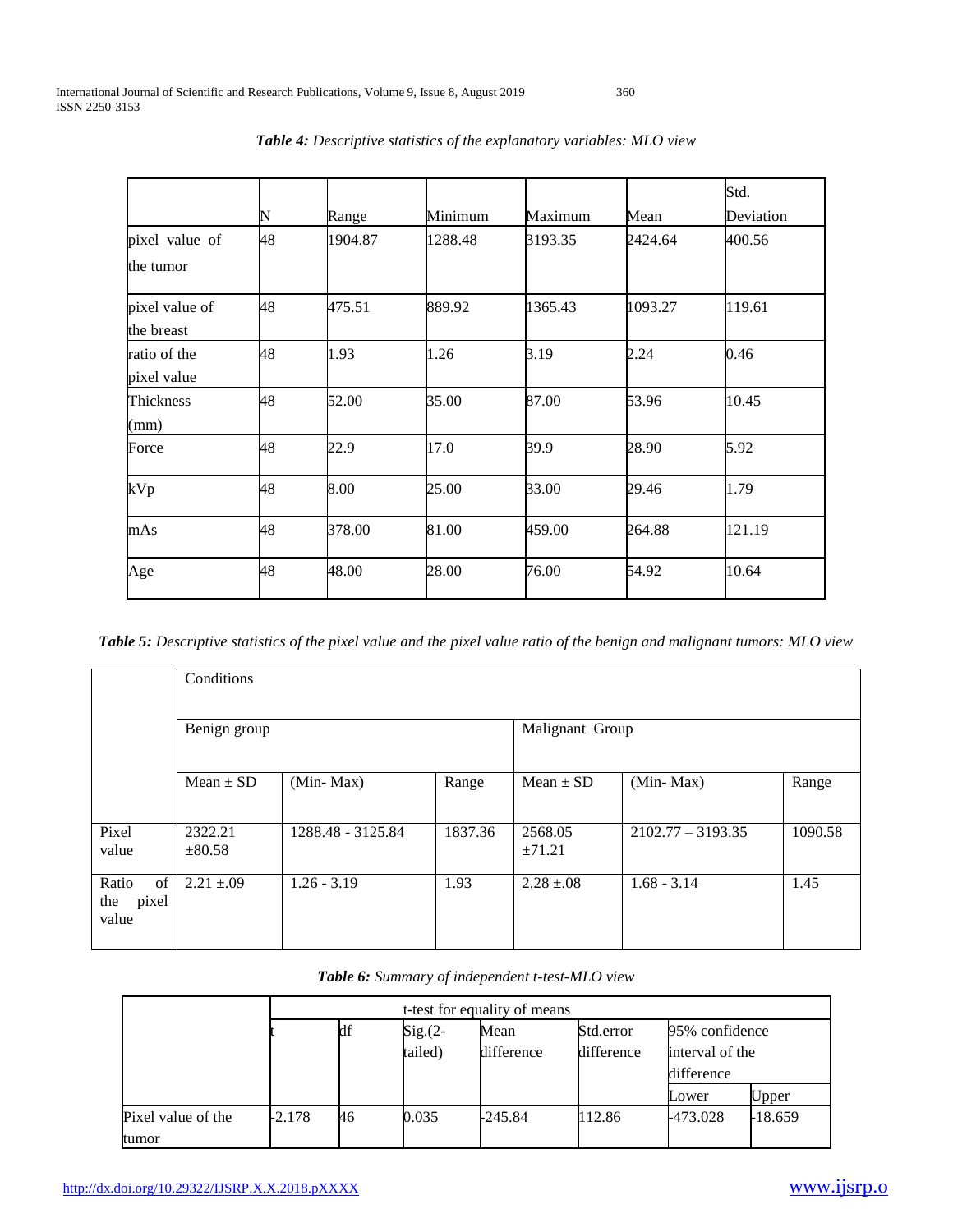| ISSN 2250-3153 | International Journal of Scientific and Research Publications, Volume 9, Issue 8, August 2019 |          |        |       |          | 361   |          |       |
|----------------|-----------------------------------------------------------------------------------------------|----------|--------|-------|----------|-------|----------|-------|
|                | Ratio of the pixel                                                                            | $-0.554$ | 45.989 | 0.582 | $-0.071$ | 0.128 | $-0.330$ | 0.187 |
|                | value                                                                                         |          |        |       |          |       |          |       |
|                | (Equal variances                                                                              |          |        |       |          |       |          |       |
|                | not assumed)                                                                                  |          |        |       |          |       |          |       |
|                |                                                                                               |          |        |       |          |       |          |       |

Mean pixel value of the tumor in benign group was 2322.21 and range was 1837.36.Mean pixel value of the tumor in malignant group was 2568.05 and range was 1090.58. (table 5) Mean value of the tumor in malignant group was higher than that of the benign group. Since P value was 0.035 for the pixel value of the tumor (P<0.05) which indicate there was significant difference in pixel value of the tumor between benign and malignant group for MLO view.

When compared ratio of the pixel value in benign and malignant group P value was  $0.582$  (P $>0.05$ ) which indicate there was no significant difference of ratio of the pixel value between benign and malignant group for MLO view.

| Original | Tumor status | Predicted group membership | Total     |       |
|----------|--------------|----------------------------|-----------|-------|
|          |              | Benign                     | Malignant |       |
| Count    | Benign       | 22                         | 6         | 28    |
|          | Malignant    | 11                         | 9         | 20    |
| $\%$     | Benign       | 78.6                       | 21.4      | 100.0 |
|          | Malignant    | 55.0                       | 45.0      | 100.0 |

*Table 7: Classification results-CC view*

According to the classification results sensitivity was 45.0% and specificity was 78.6% for CC view

*Table 8: Classification results for MLO view*

| Original |              | Predicted group membership | Total     |       |
|----------|--------------|----------------------------|-----------|-------|
|          | Tumor status | Benign                     | Malignant |       |
| Count    | Benign       | 22                         | 6         | 28    |
| $\%$     | Malignant    | 9                          | 11        | 20    |
|          | Benign       | 78.6                       | 21.4      | 100.0 |
|          | Malignant    | 45.0                       | 55.0      | 100.0 |

According to the classification results sensitivity was 55.0% and specificity was 78.6% for MLO view.

### IV. CONCLUSION

The study concluded that quantitative analysis of the pixel value of the tumor is a reliable technique for differential diagnosis of benign and malignant tumor while ratio of the pixel value between tumor and normal breast area not improve the diagnostic performance.

This quantitative measuring of pixel value within the tumor can be used to confirm the radiologist's decision when difficult to diagnose the patient's tumor condition.

Sensitivity was less in CC than MLO images. Therefore less percentage of false negative was reported in MLO view images. Specificity was high in both CC and MLO view images. Therefore few percentage of false positive was reported.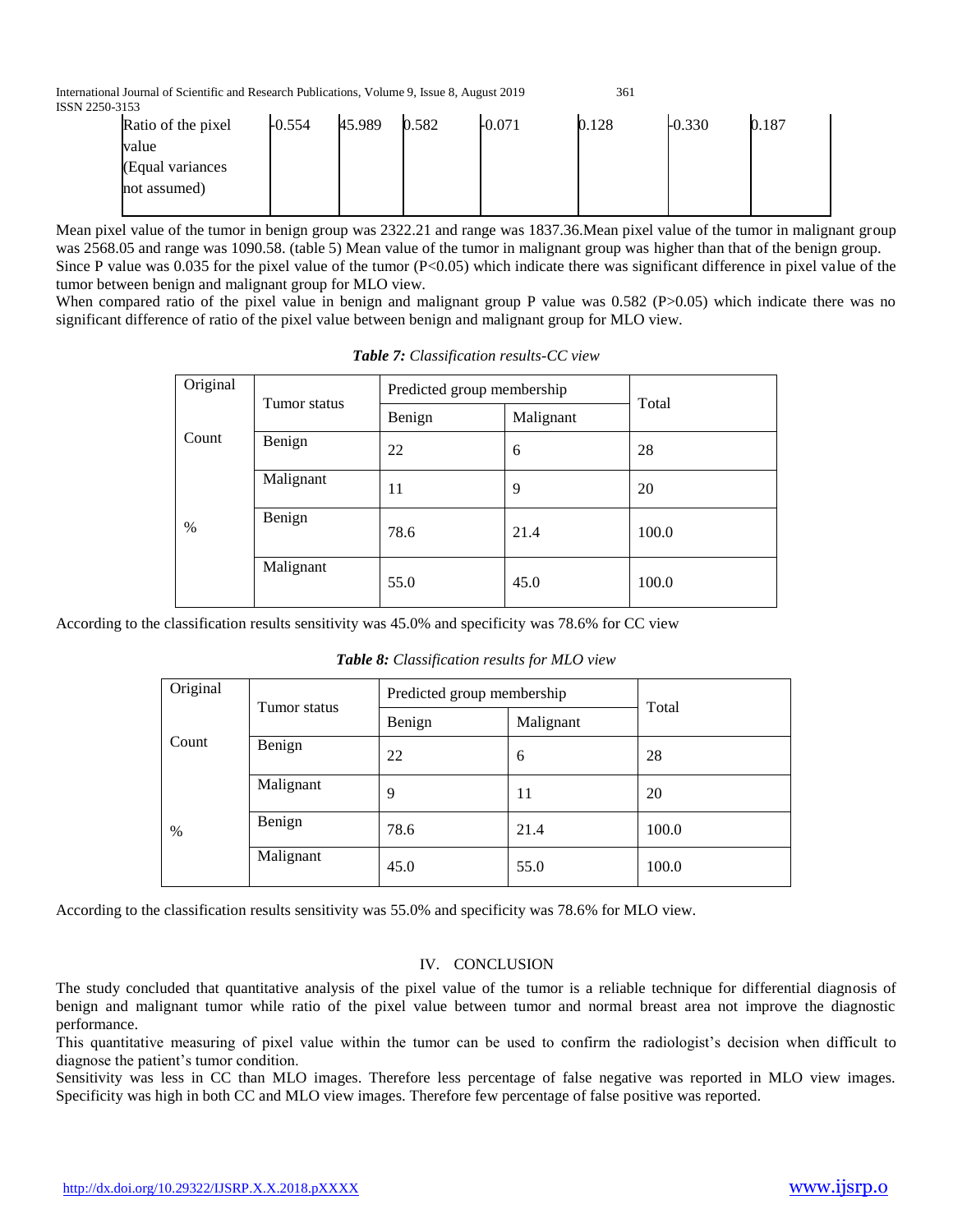International Journal of Scientific and Research Publications, Volume 9, Issue 8, August 2019 362 ISSN 2250-3153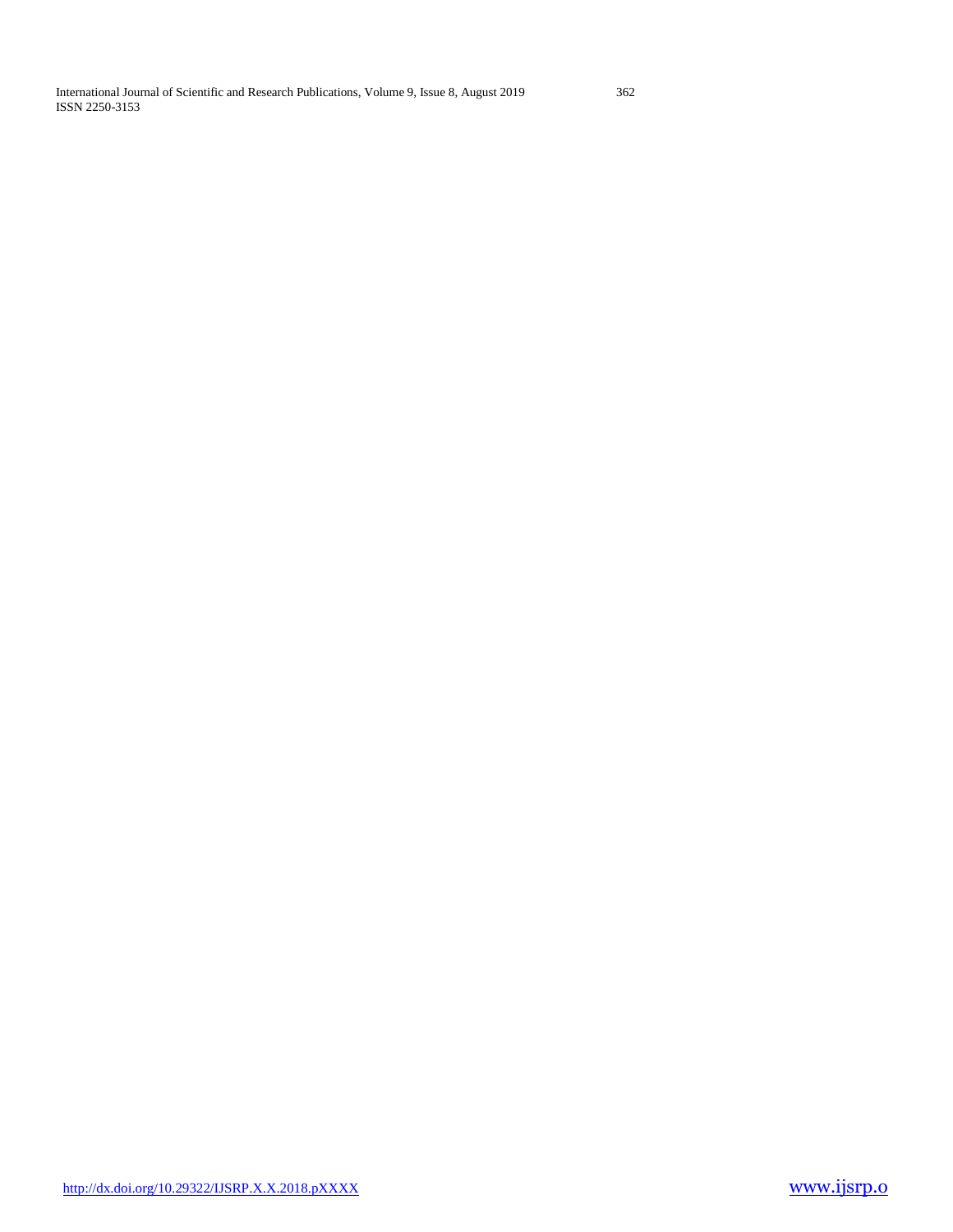